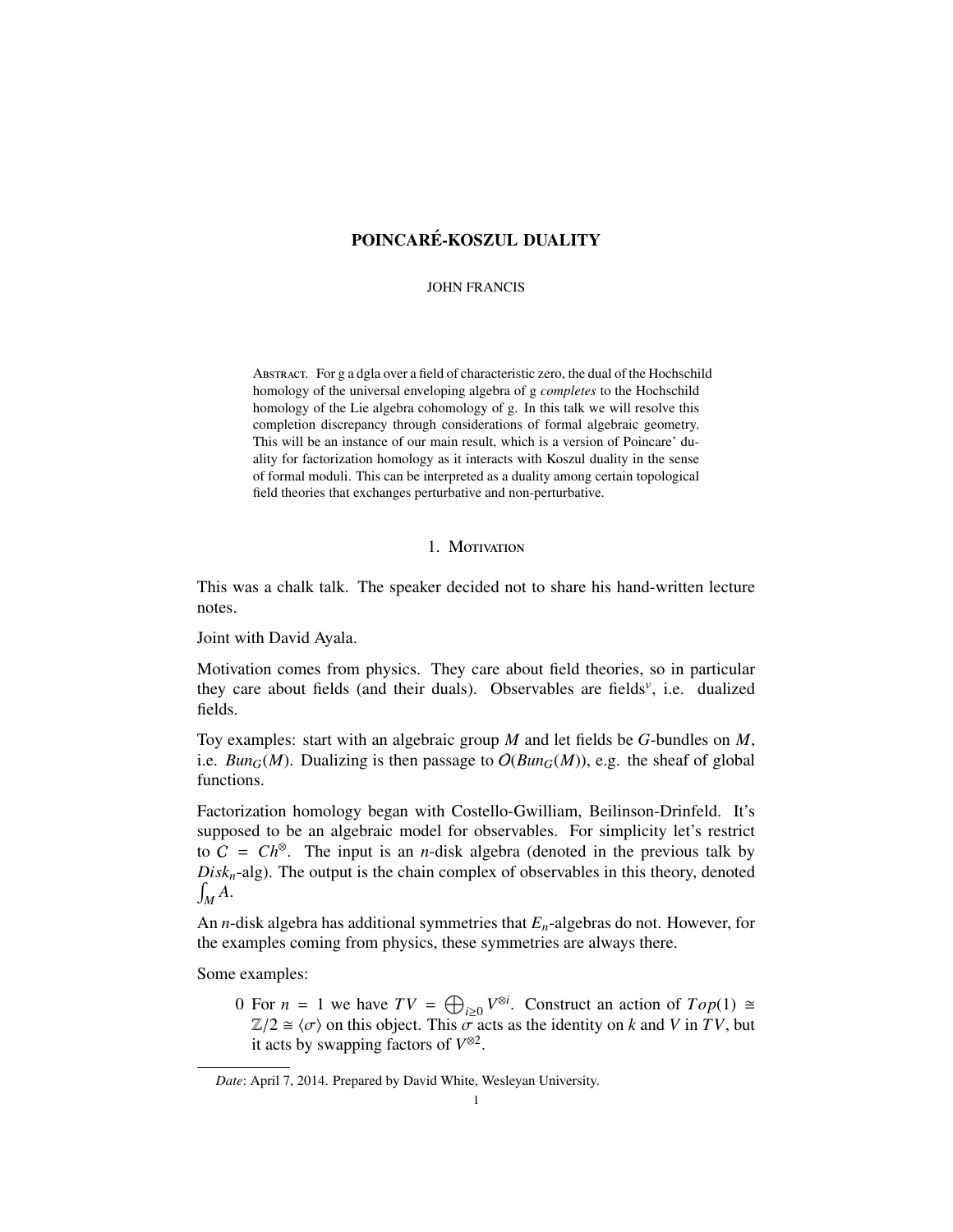#### 2 JOHN FRANCIS

- (1) Another good example is loop spaces. These have an *n*-disk functor given by the symmetric monoidal functor  $C_*\Omega^n X : Disk_n \to Ch$  given by  $C_*(Map_c(-, X))$ . So the extra symmetry was always there in  $Map_c(-, X)$  all-along.
- (2) Commutative algebras provide a class of examples via  $A \circ \pi_0 : Disk_n \to$ *Fin*  $\rightarrow$  *Ch*. If you want to augment this then you use *Fin*<sup>\*</sup>.
- (3) Enveloping algebras of Lie algebras (of which the first example is a special case). Given a Lie algebra g, we can form  $C^{Lie}_*(\Omega^n g)$  where  $\Omega^n g \simeq g[-n]$ . For  $n = 1$ ,  $C_*(\Omega \mathfrak{g}) \simeq U$ . When  $n > 1$  this object has a commutative monoid structure given by  $Sym(g[1 - n])$ .
- (4) Deformations of all the above also provide examples, i.e. deformations as *En*-algebras. This is analogous to deformation quantization.

The toy example  $O(Bun_G(M))$  is not equivalent to factorization homology with coefficients in any of the above. Let's quickly list off factorization homologies of the above (but not the deformations of them).

- (1)  $\int_M C_* \Omega^n X = C_* Map_c(M, X)$  by non-abelian Poincare Duality
- (2)  $\int_M A \simeq M \otimes A$  where the tensor is taken as a commutative algebra. This as discussed in David Ben-Zvi's talk.
- (3)  $\int_M C^{Lie}_* \Omega^n g \simeq C^{Lie}_* C_c^*(M, g)$

None of these give the functor  $M \mapsto O(Bun_G(M))$ , because it's functors on a limit rather than on a colimit. The issue is that  $Bun_G(M)$  does not satisfy the local-toglobal principle because passage to *BunG*(*M*) only remembers *M* as a space, and not the algebraic structure of *M*.

If we adjust our definition of factorization homology to allow non-affine coefficients then we can better understand this example.

### 2. Moduli Theoretic Extension of Factorization Homology

Consider the category of *n*-disk algebras in *Ch*. There is a functor *X* to spaces, e.g. *Bun<sub>G</sub>*. This is the functor of points approach.

$$
Alg_{Disk_n}(Ch) \xrightarrow{X} \text{Spaces}
$$
\n
$$
Alg_{Disk_n}(Ch) \xrightarrow{Spec} Fun(Alg_{Disk_n}^{com}, Sp)^{op}
$$
\n
$$
\int_M \downarrow_{RKE}
$$
\n
$$
Ch \xrightarrow{KKE} \qquad
$$

We may then construct

$$
\int_M X = \lim_{Spec A \to X} \int_M A
$$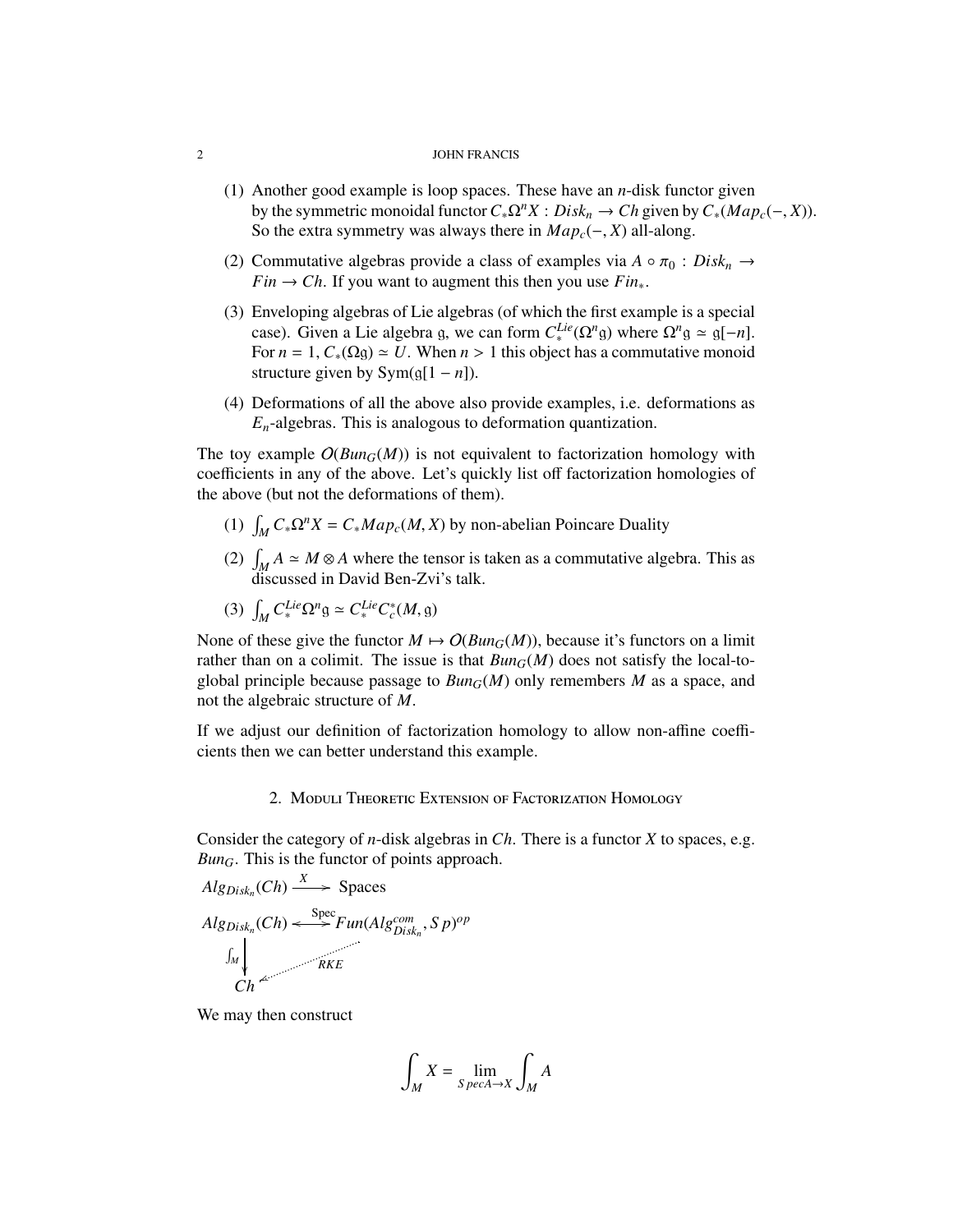where the limit is over all  $A \in Alg_{Disk_n}/X$  and  $X(A)$  is in Spec *A*.

We may now realize  $O(Bun_G M)$  as  $\int_M BG = \Gamma(X, \int_M O)$  where *BG* represents  $Bun_G(-)$ . This realization can be done locally and then glued up to a global one *Bun<sub>G</sub>*(−). This realization can be done locally and then glued up to a global one using the scheme or stack structure.

Theorem 2.1. *Under the conditions from the previous talk (presentable* ∞*-category well-behaved with respect to sifted colimits):*



When is the vertical map an equivalence? Well, we can work out one example right away.

Let  $A = \mathbb{F}V \simeq \bigoplus \mathcal{C}onf_i^{fr}(\mathbb{R}^n_+) \otimes_{\Sigma_i \wr \mathcal{I} \circ p(n)} V^{\otimes i}$ . Then we can compute both sides of the map in question.

 $(1)$   $\int_{M_*}$   $\mathbb{F}V = \bigoplus \mathit{Conf}_i^{fr}(M_*) \otimes_{\Sigma_i \wr Top(n)} V^{\otimes i}$  $P_{\infty}$   $\int_{M_*}$   $\mathbb{F}V \cong \prod \mathcal{C}onf_i^{fr}(M_*) \otimes_{\Sigma_i \wr Top(n)} V^{\otimes i}$ 

**Corollary 2.2.** If *V* is connected then this map  $\int_{M_*}$   $\mathbb{F}V \to P_{\infty} \int_{M_*}$   $\mathbb{F}V$  is an equiv*alence.*

*Similarly, if the augmentation ideal*  $\overline{A}$  *is connected then*  $\int_{M_*} A \to P_{\infty} \int_{M_*} A$  *is an equivalence.*

However, when *A* is not connected this map need not be an equivalence. Connectivity is determined by the fiber of the augmentation.

We really want this map to be an equivalence so that we understand what's going on (especially the filtration). One way to force this map to be an equivalence is to apply completion everywhere. But that's really an extreme measure. In the next section a more careful approach is taken.

3.

Features of Poincaré/Koszul Duality:

- (1) The Poincaré/Koszul Duality map is not an equivalence generically for non-connected *A*, i.e. it has stuff in negative homology degrees.
- (2) There exists a moduli-theoretic generalization of factorization homology, which was necessary to account for the toy example. Taking cohomology accounts for the negative homology of the dual.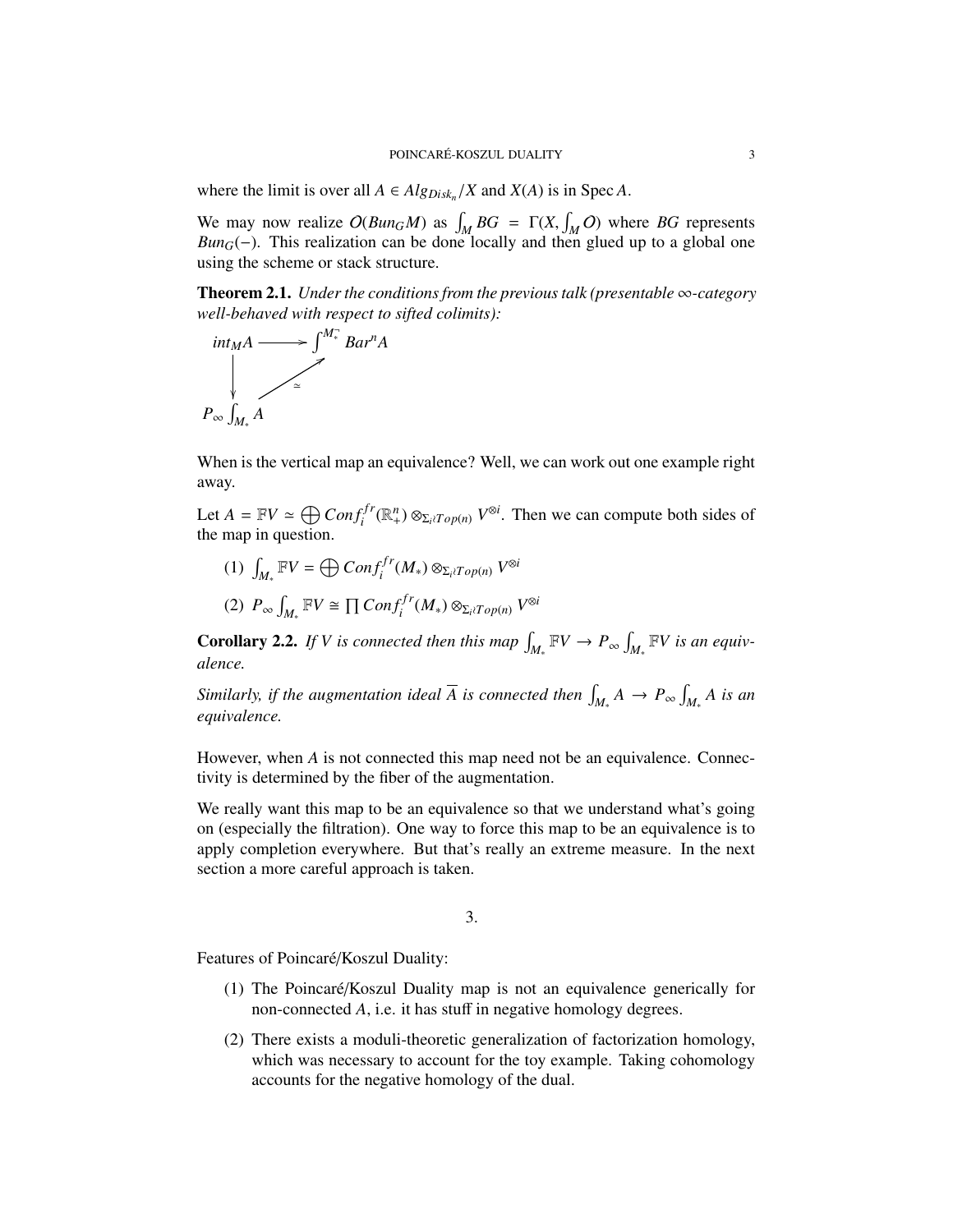#### 4 JOHN FRANCIS

Idea: given *A*, is there a moduli-functor of *n*-disk algebras related to the dual of *A* to account for the connection between these two features?

Define  $\mathbb{D}A = (\int_{(\mathbb{R}^n)^+} A)^{\nu}$ . Then we are asking if there is some *X* such that  $O(X) =$ D*A*.

The answer is yes, thanks to the Maurer-Cartan functor. The following definition is considered by Quillen (under the name 'twisting functions').

**Definition 3.1.** Let g be a Lie algebra. Define  $MC_\text{q}$ : Artin  $\rightarrow$  Spaces via  $MC_\text{q}(R)$  = *MapLie*(*T*∗*R*[−1], <sup>g</sup>).

More general definitions are considered by Lurie (for *En*-algebras), Deligne, Kontsevich, and Drinfeld. We must first fix some notation.

Let *k* be a field. Let Artin<sub>n</sub> ⊂  $Alg_{Disk_{n,+}}^{conn}/k$  be generated by finite sequences of square zero extensions by finite  $T_{\Omega}p(n)$  modules square zero extensions by finite  $Top(n)$ -modules.

Remark: This is motivated classically by taking finitely many extensions of  $k[\epsilon]/(\epsilon^2)$ .

**Definition 3.2.** Consider *A* ∈ *Disk<sub>n,+</sub>-alg.* Define  $MC_A$ : Artin<sub>n</sub> → Spaces by  $R \mapsto Map(\mathbb{D}R, A)$ .

**Lemma 3.3.** *Global functions does indeed give the Koszul dual:*  $O(MC_A) = DA$ .



Here  $O(X) = \lim R$  over all  $R \in \text{Artin}_n / X$ . This is a homotopy limit. Deriving it recovers the usual definition of  $O(X)$ . Similarly one can define  $\int_{M_*} X$  as a homotopy limit of  $\int_{M_*} R$ , or (equivalently)  $\int_{M_*} X$  may be defined locally as  $\Gamma(X, \int_{M_*} O)$ .

Theorem 3.4 (AF). *Let A be an augmented n-disk algebra over some field k. Let M be a zero pointed n-manifold. Then*

$$
\left(\int_{M_*} A\right)^v \simeq \int_{M_*^-} MC_A
$$

Punchline: the failure in the right-hand side of the moduli problem *MC<sup>A</sup>* to be affine sits inside the failure of the Goodwillie tower to converge in the left-hand side.

Example: Let *C* be an *n*-disk coalgebra such that  $C^v$  is an *n*-disk algebra. Then  $\int^M C \simeq (\int_{M_*} C^v)^v.$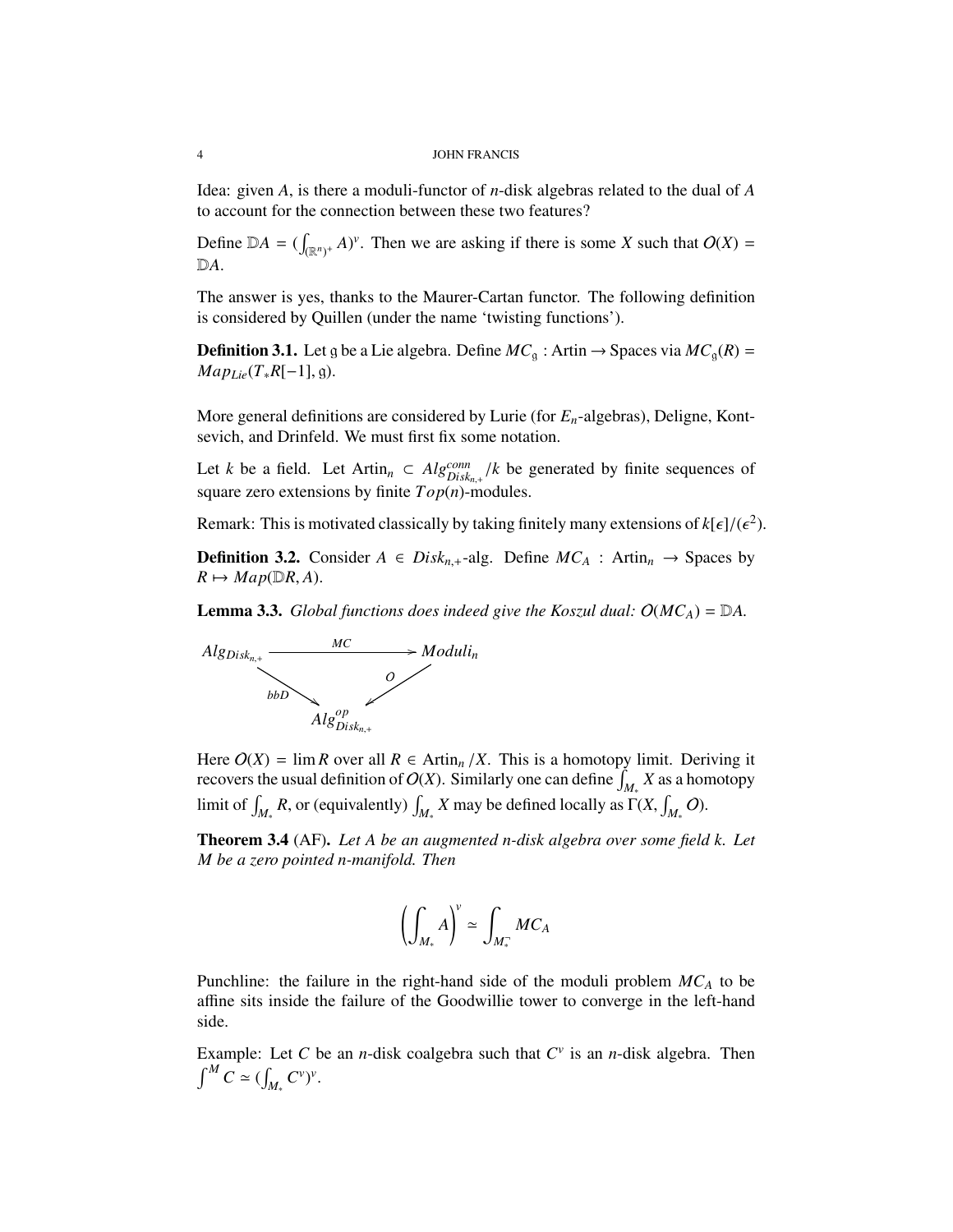#### 4. A word about the proof of this theorem

Sadly, when you do  $D$  twice you don't always get back to where you started, but sometimes you do.

The essential ingredient is that the dual D*A* of an Artin algebra (i.e. an object of Artin*op n* ) gives you a finitely presented *n*-disk algebra over *A* satisfying −*n* coconnectivity. Applying D twice does return you to where you started, i.e.

$$
\mathbb{D}: \text{Artin}_n^{op} \leftrightarrow^{\simeq} FPres_n^{\leq -n} : \mathbb{D}
$$

This equivalence is proven by a computation for F*V* where *V* is −*n*-coconnected:

$$
\int_{M_*} \mathbb{F} V \simeq P_\infty \int_{M_*} A
$$

where the left hand side has layers  $Conf_i^{fr}(M_*) \otimes \Sigma_i \wr Top(n)V^{\otimes i}$ . These satisfy connectivity for  $n + (n - 1)(i - 2) - in$ . Now take the limit as  $n \to \infty$  and you have the connectivity required to conclude the statement.

So now  $(\int_{M_*} R)^v \simeq \int_{M_*^-} \mathbb{D}R$ . It is now easy to see where this fails in general.

We use this statement to prove the main theorem. Resolve *A* by finitely presented *n*-coconnective free algebras and apply formalism.

## 5. A Concrete Example

Let  $n = 1$  and let  $A = Ug$  be the universal enveloping algebra for a Lie algebra g. When g is connected:

$$
\left(\int_{S^1} U\mathfrak{g}\right)^v \simeq \left(HC_*U\mathfrak{g}\right)^v
$$

The reason is that when g is connected (i.e. there is nothing in degree 0) the left hand side can be realized as  $\int_{S^1} C^* g$ , which is equivalent to  $HC_*C^* g$ .

Very important examples (e.g.  $SL(\mathbb{Z})$ ) are excluded by the connectivity hypothesis.

The work in this talk lets you still say something when g is not connected, i.e. you can say

$$
\left(\int_{S^1} U\mathfrak{g}\right)^{\nu} \simeq \left(\int_{S^1} MC\mathfrak{g}\right) \simeq HC_*(MC\mathfrak{g})
$$

Another example: